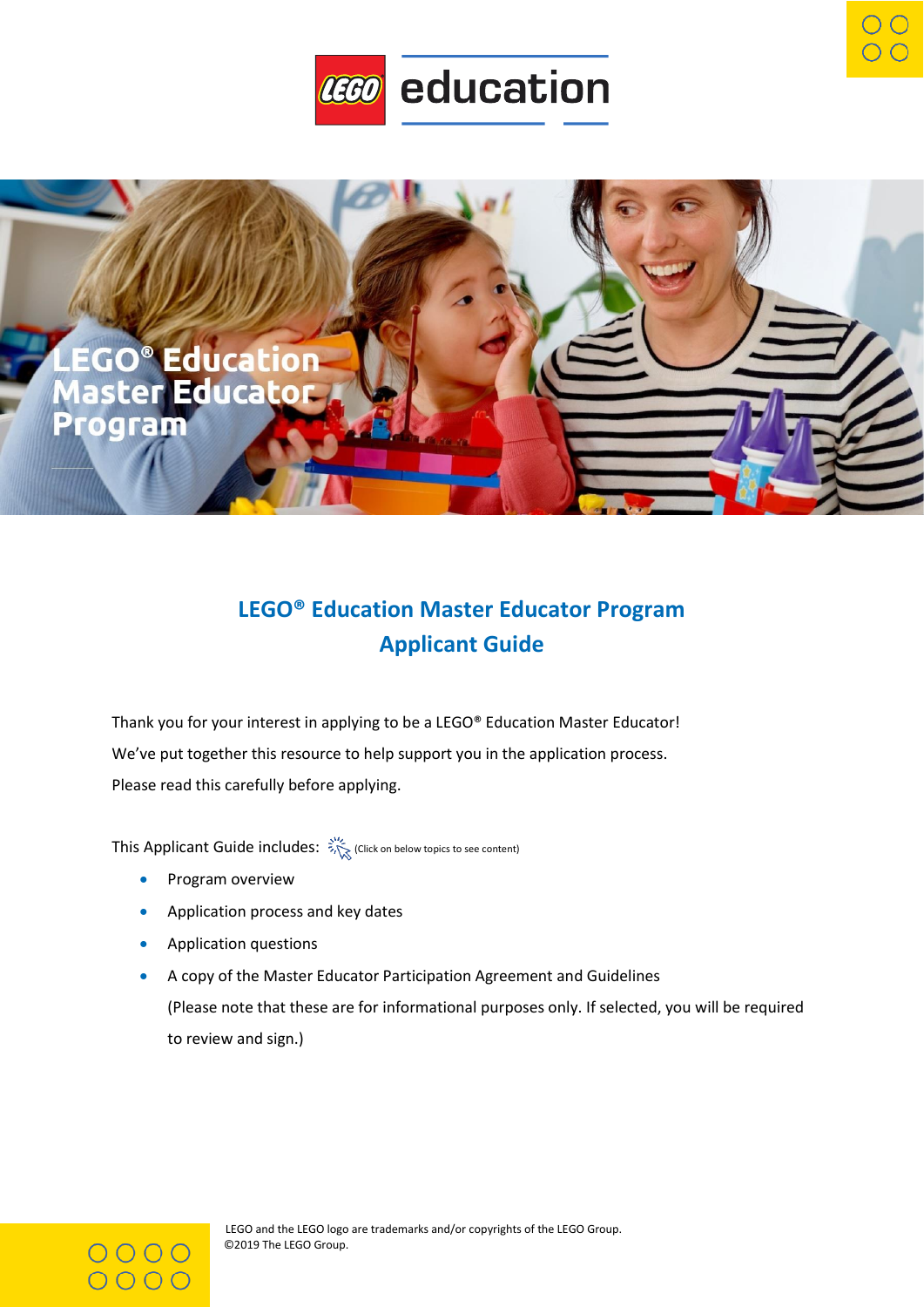

### **Program Overview**

#### <span id="page-1-0"></span>**What is the LEGO® Education Master Educator Program?**

The LEGO Education Master Educator Program, a volunteer ambassador program, is a community of early learning through secondary educators who use LEGO Education solutions in their classrooms to inspire future generations. Master Educators embody the mission of LEGO Education to inspire and develop the builders of tomorrow by enabling every student to succeed.

They share their hands-on LEGO learning experiences with others and they want to be a part of a like-minded community to learn from one another.

Master Educators are given opportunities to provide valuable feedback to LEGO Education with the intent to advance hands-on learning, to participate in LEGO Education or industry events with the team, to join discussions where they are invited to share best practices, and more!

#### **Who should apply?**

We are looking for early learning to secondary school/high school educators\* who currently use LEGO Education solutions in their everyday teaching. They are fully aligned to the mission of LEGO Education and want to share their experiences and expertise with others.

Please note that to avoid a potential conflict of interest, individuals with school or district-wide purchasing or procurement authority are not eligible to participate in the LEGO Education Master Educator Program. Refer to the Participation Agreement on page 9 for more details. If accepted into the program, the applicant has an obligation to check with their school district

purchasing policies and affirm in the Participation Agreement that they don't have the authority to make high level purchasing decisions on behalf of his or her school or district.

\*This includes educators, administrators and learning specialists who are actively working in the classroom.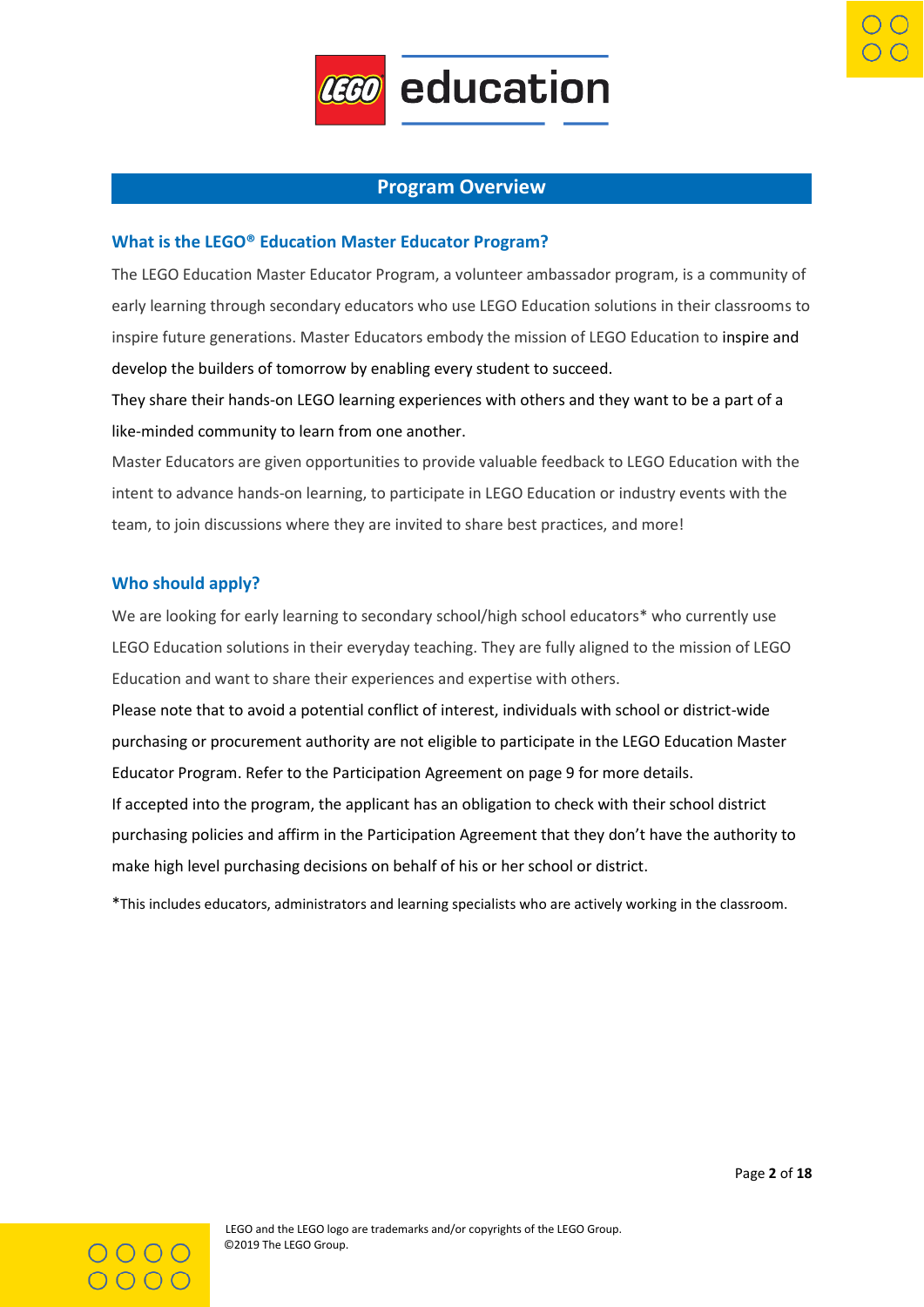

### **What can I expect as a LEGO Education Master Educator?**

Some of the potential unique opportunities that Master Educators have include:

- Best practice sharing with fellow participants around the world
- Feedback sessions with LEGO Education team
- Web and online recognition
- A digital Master Educator badge
- Insider news about hands-on LEGO learning programs and solutions
- Written verification for participating in Professional Development may be provided

#### **What is expected of me as a Master Educator?**

Master Educators will be asked to contribute to at least three of four quarterly online sessions with the LEGO Education team to share relevant experiences, provide feedback, and connect with other Master Educators in the program. Master Educators must be active participants in a digital LEGO Education community posting at least once per quarter.

Please note that Master Educators must meet the above participation requirements to remain in the program. Master Educators could also be invited to participate in any of the following activities as needed and as willing:

- Raise on-going awareness of LEGO Education in their online and in-person networks
- Represent LEGO Education at events
- Provide feedback to curriculum, product development and research teams

If selected, applicants will be required to complete the LEGO Education Master Educator Participation Agreement with guidelines for program participation and will also be subject to a Criminal Background Check.

Please review the Participation Agreement and Master Educator Guidelines beginning on page 9 of this guide before applying.

\*subject to availability in the Master Educators' geographic location.

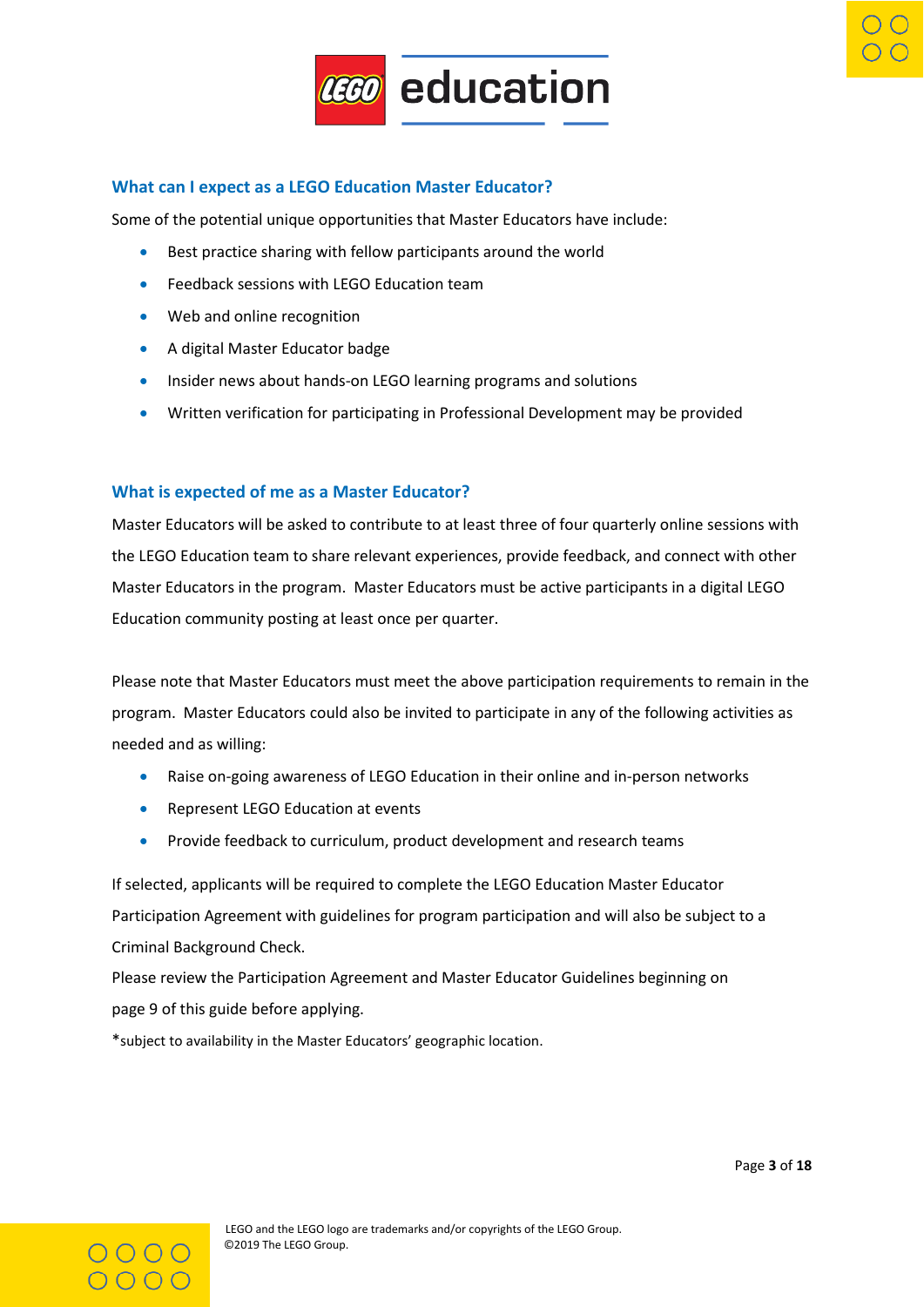

# **Application Process & Key Dates**

<span id="page-3-0"></span>In order to be considered for the LEGO Education Master Educator program, applicants must submit the following:

- **□** A completed online application
- **□** Curriculum Vitae: Please upload your most current CV in a word document (Max of 3 pages)
- **□** Recent photo: Please upload a photo that has been taken within the last year that clearly shows your face. Please submit a JPEG file that is 250 MB or less. If selected, this photo will be used for online recognition as a Master Educator and in the announcement materials.
- **□** 2-minute video: Create a video that answers the questions below. Post it somewhere that allows you to create a URL to share it and include the link in your application.

# **Key Dates:**

- January 22<sup>nd</sup> 2019 : Applications Open at 9 am EST
- March 11<sup>th</sup> 2019 : Applications Close at 11:59 pm EST
- Week of March 29<sup>th</sup> 2019 : Applicants will be notified of status
- 
- May 2019 **Master Educator Kick-off Call** SMA CONTERNATION **:** Master Educator Kick-off Call

# **Selection Criteria**

The Master Educators will be selected by a panel appointed by LEGO Education. Submissions will be judged against the following criteria:

- If you meet the foundational requirements of the program and accurately complete the application
- How you demonstrate your commitment to and enthusiasm for embodying the mission LEGO Education
- Commitment to teaching and willingness to share and be an active participant in the teaching community
- Innovative and creative teaching practices with LEGO® Education solutions that show your dedication to hands-on and engaged learning
- The creativity, professionalism and energy exhibited in the submission

Master Educators will be selected based on a mix of grades, geographic locations and experiences.

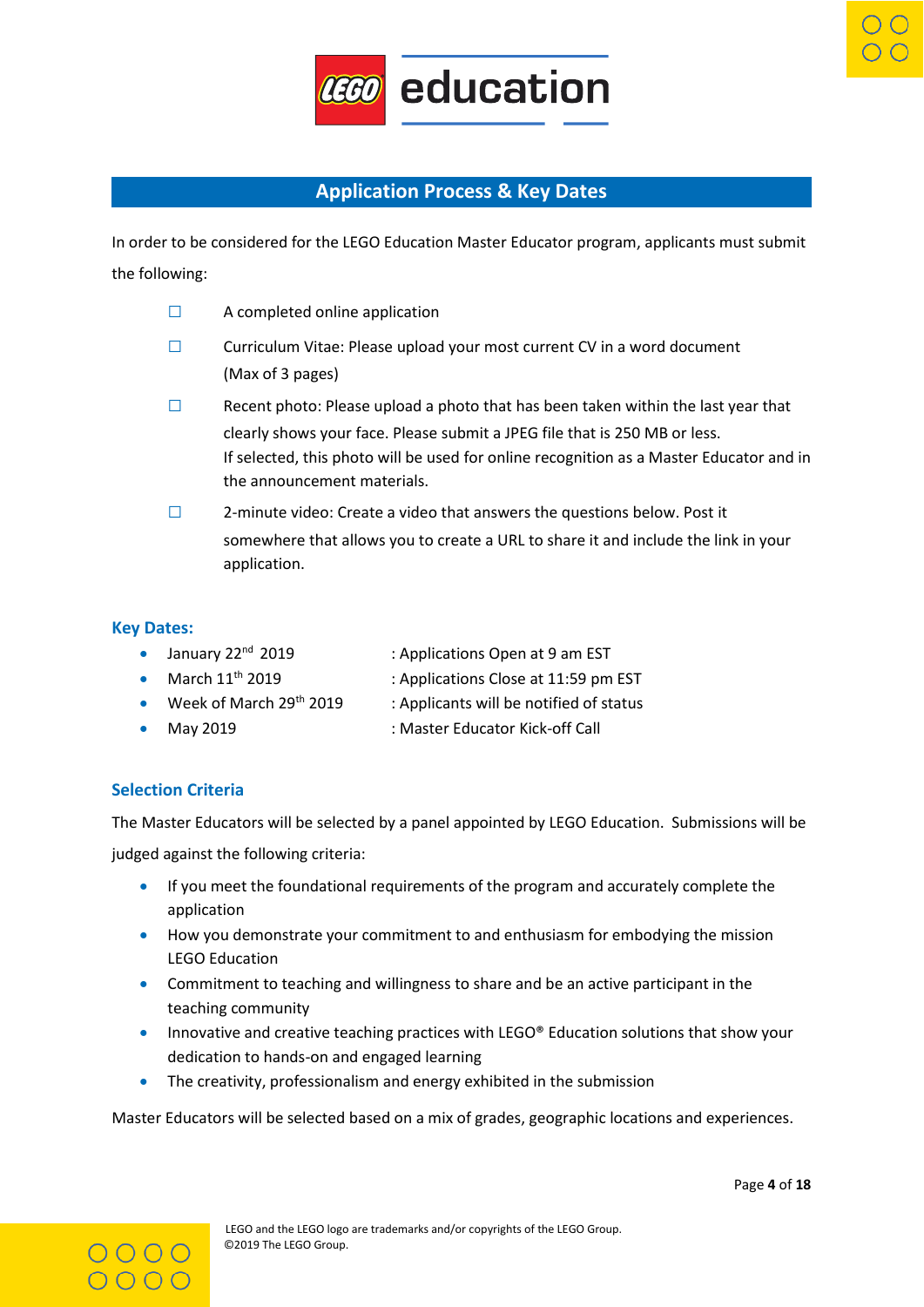

# **Your 2-Minute Video**

In your 2-minute video, please address the following questions:

- **1.** How do you embody LEGO Education's mission to inspire and develop the builders of tomorrow by enabling every student to succeed?
- **2.** How do you use LEGO Education's hands-on solutions to facilitate engaged learning in your classroom?

# **Video Tips**

- Be creative and compelling in your answers!
- Tell your story by providing us with a look into your classroom
- Share specific examples of how you have seen LEGO Education solutions make an impact in your students' learning
- Only include images, video, etc. that you have permission to share
- **•** Be sure to appear in the video or include images of yourself as you narrate the story  $-$  in a way that is engaging and not just a "talking head"
- Post your video somewhere that allows you to create a URL to share it with us. You will be asked to include the link as part of your application

# **Final Application Reminders**

- $\sqrt{ }$  Applications are due by Monday March 11, 2019 at 11:59 EST
- $\sqrt{\phantom{a}}$  Please ensure that you have read all application materials carefully before applying
- $\sqrt{\phantom{a}}$  Remember that you will need to include the link to your video and upload your Curriculum Vitae and a photo as part of the application process. If selected, this photo will be used for online recognition as a Master Educator and in the announcement materials
- $\sqrt{\phantom{a}}$  This application should take approximately 1 hour to complete (Excluding the video)
- $\sqrt{\phantom{a}}$  To apply, visit our website at www.LEGOeducation.com/MasterEducators

If you have questions or require reasonable accommodations to complete the LEGO Education Master Educator Program application, please email MasterEducators@LEGO.com and indicate how best we can support you in applying. In addition, a paper copy of the application can be mailed to you upon request.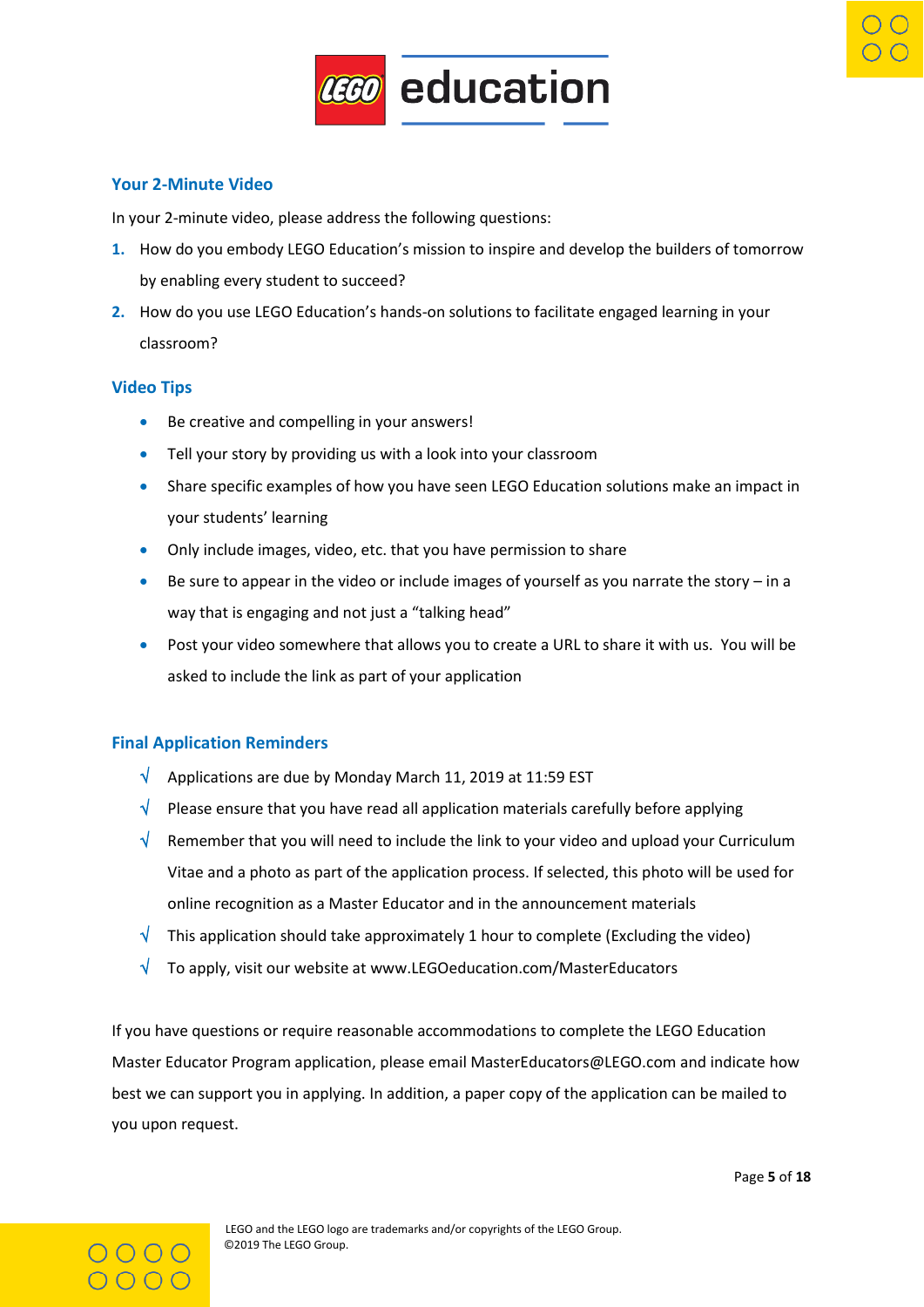

# **Application Questions**

<span id="page-5-0"></span>**Note: this is for reference only. Please apply online at LEGOeducation.com/MasterEducators.**

| <b>GENERAL INFO</b>                       |  |
|-------------------------------------------|--|
| First Name:                               |  |
| Last Name:                                |  |
| <b>Mailing Address:</b>                   |  |
| <b>Street Address:</b>                    |  |
| City:                                     |  |
| State:                                    |  |
| Zip code:                                 |  |
| Country:                                  |  |
| Home Address: (if different from above)   |  |
| <b>Street Address:</b>                    |  |
| City:                                     |  |
| State:                                    |  |
| Zip code:                                 |  |
| Country:                                  |  |
| Email:                                    |  |
| <b>Mobile Phone Number:</b>               |  |
| <b>Work Phone Number:</b>                 |  |
| Other Phone Number:                       |  |
| What is your preferred method of contact? |  |
| Email<br>$\mathbf{L}$                     |  |
| Mobile Phone<br>П                         |  |
| Home Phone<br>$\Box$                      |  |
| What is your preferred time for contact?  |  |
| Morning<br>□                              |  |
| Afternoon<br>$\overline{\phantom{a}}$     |  |
| Evening<br>$\overline{\phantom{a}}$       |  |

#### **SCHOOL INFORMATION**

(This information will be used for informational purposes and to aid in LEGO Education's research and product development)

| <b>School Name:</b>    |  |
|------------------------|--|
| School Address:        |  |
| <b>Street Address:</b> |  |
| City:                  |  |
| State:                 |  |
|                        |  |
| Zip code:<br>Country:  |  |
|                        |  |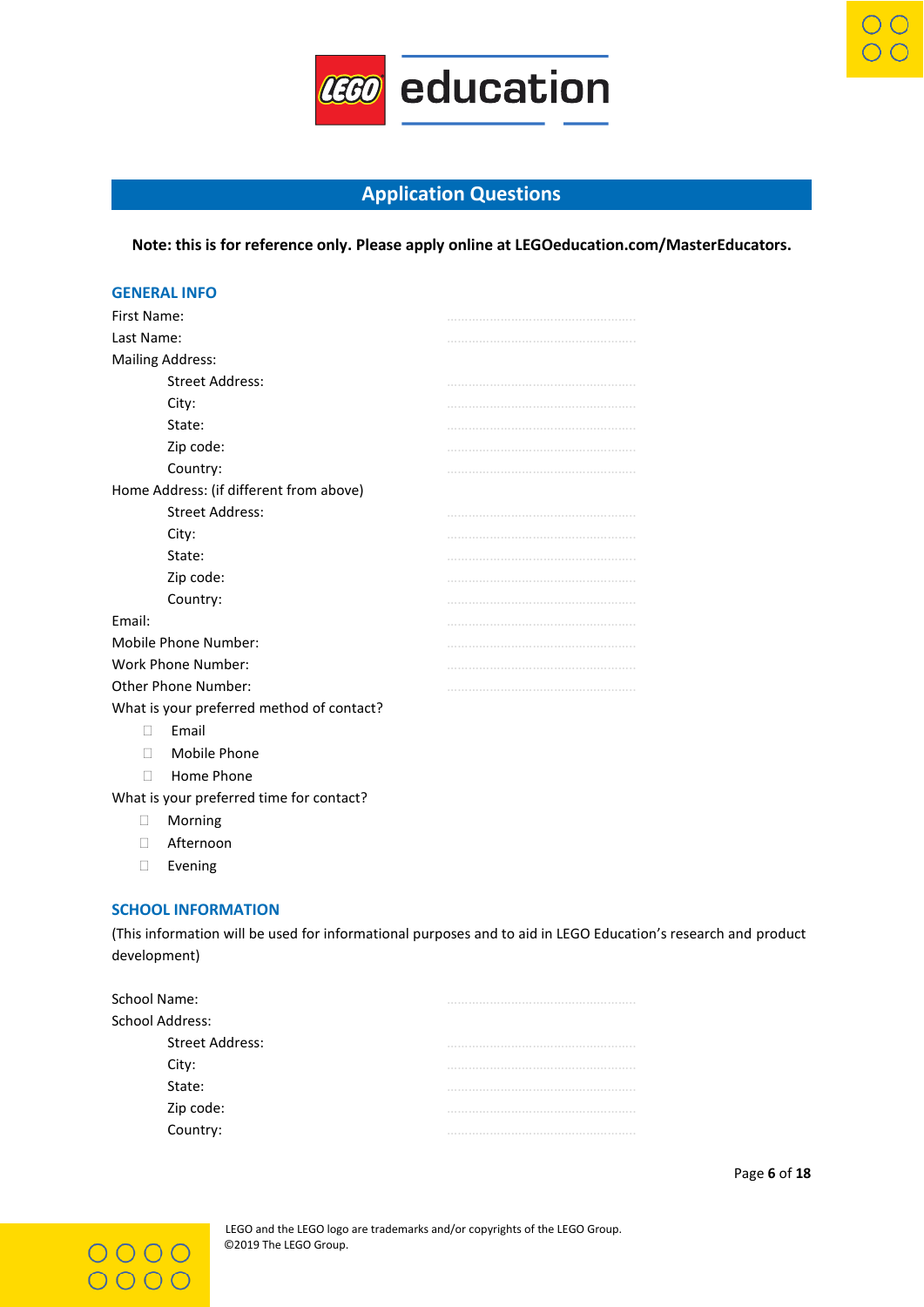

#### School Website:

#### Type of school:

- D Public
- n Private
- Charter
- Homeschool
- □ Career and technical school
- □ Afterschool program
- $\Box$  Other: (please specify)

#### Ages/grades of students served (select all that apply):

- Early Childhood
- Grades k-2
- Grades 3-5
- Grade 6-8
- Grades 9-12

What is the average class size at your school?

What are the demographics of the students at your school or district? (optional)

- $\Box$  What percentage of your students identify as the following: Hispanic, White, Black or African American, Asian, Native Hawaiian or Other Pacific Islander, American Indian or Alaska Native?
- $\Box$  What is the gender breakdown (in percentages) at your school?
- **Primary languages spoken:**
- $\Box$  Percentage of students on free and reduced lunch:
- □ Percentage of ELL students:
- Percentage of students receiving special education services:

Please include any other information that you think is important to know about the demographics of your school or district: (optional) What standards are you teaching to?

(i.e. Common Core, NGSS, ISTE Nets, etc.)

### **EDUCATION BACKGROUND**

| (Please note that you will be required to upload your CV at the end of this application)         |
|--------------------------------------------------------------------------------------------------|
|                                                                                                  |
|                                                                                                  |
|                                                                                                  |
|                                                                                                  |
| List your degrees completed/educational institutions attended:                                   |
|                                                                                                  |
|                                                                                                  |
|                                                                                                  |
| Are you a member of other professional teacher networks, ambassador programs or educator groups? |
|                                                                                                  |
|                                                                                                  |
| (if public) and/or any blogs that you own or regularly contribute to:                            |
|                                                                                                  |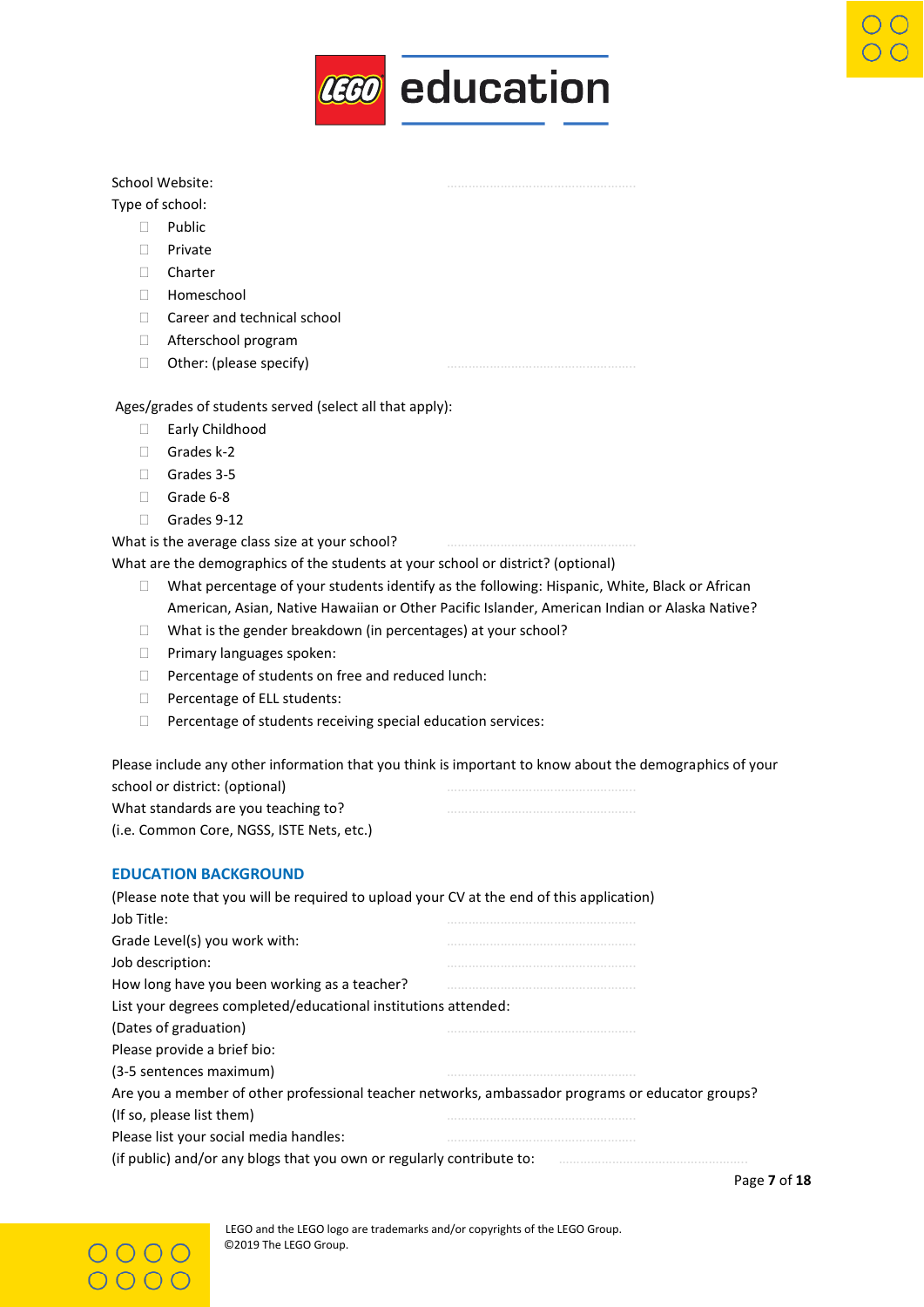

#### **EDUCATIONAL PHILOSOPHY**

What is your teaching philosophy?

What does hands-on learning mean to you and how do you integrate hands-on learning into the classroom? What do you think is the biggest challenge facing students today, and how are you responding?

#### **LEGO EDUCATION EXPERIENCE**

Why do you want to be a LEGO Education Master Educator? What LEGO Education solutions have you used?

| $\Box$ Build Me Emotions             | $\Box$ Simple & Powered Machines |
|--------------------------------------|----------------------------------|
| $\Box$ Café +                        | $\Box$ Story Tales               |
| $\Box$ Coding Express                | $\Box$ Tech Machines             |
| $\Box$ Early Simple Machines         | $\Box$ Tubes Experiment          |
| $\Box$ LEGO MINDSTORMS Education EV3 | $\Box$ WeDo 2.0                  |
| $\Box$ Math Train                    | $\Box$ Other (please specify)    |
| $\Box$ Simple Machines               |                                  |
|                                      |                                  |

Which of the above are you currently using in your classroom? Please include the number of years you have used each.

What technologies do you use in the classroom? (Check all that apply)

| $\Box$ Android      | $\Box$ Surface Pro                |
|---------------------|-----------------------------------|
| $\Box$ Chromebook   | $\Box$ Windows 8.1 or earlier     |
| $\Box$ Fire tablets | $\Box$ Windows 10                 |
| $\Box$ iPad         | $\Box$ Windows 10 (touch devices) |
| $\Box$ MacOS        | $\Box$ Other (please specify)     |
| $\Box$ No device    |                                   |

What impact have you seen on your students' learning using LEGO Education solutions? What is your favorite LEGO Education solution and why?

Have you coached a *FIRST* LEGO League, *FIRST* LEGO League Jr or *FIRST* Robotics Competition team? Please list the number of years that you have been involved in coaching.

#### **Final Steps:**

- PHOTO: Please upload a current photo. If selected, this photo will be used for online recognition as a Master Educator and in the announcement materials.
- CURRICULUM VITAE: Please upload your Curriculum Vitae. This will be used to support your application.
- VIDEO LINK: Please include the link to your 2-minute application video.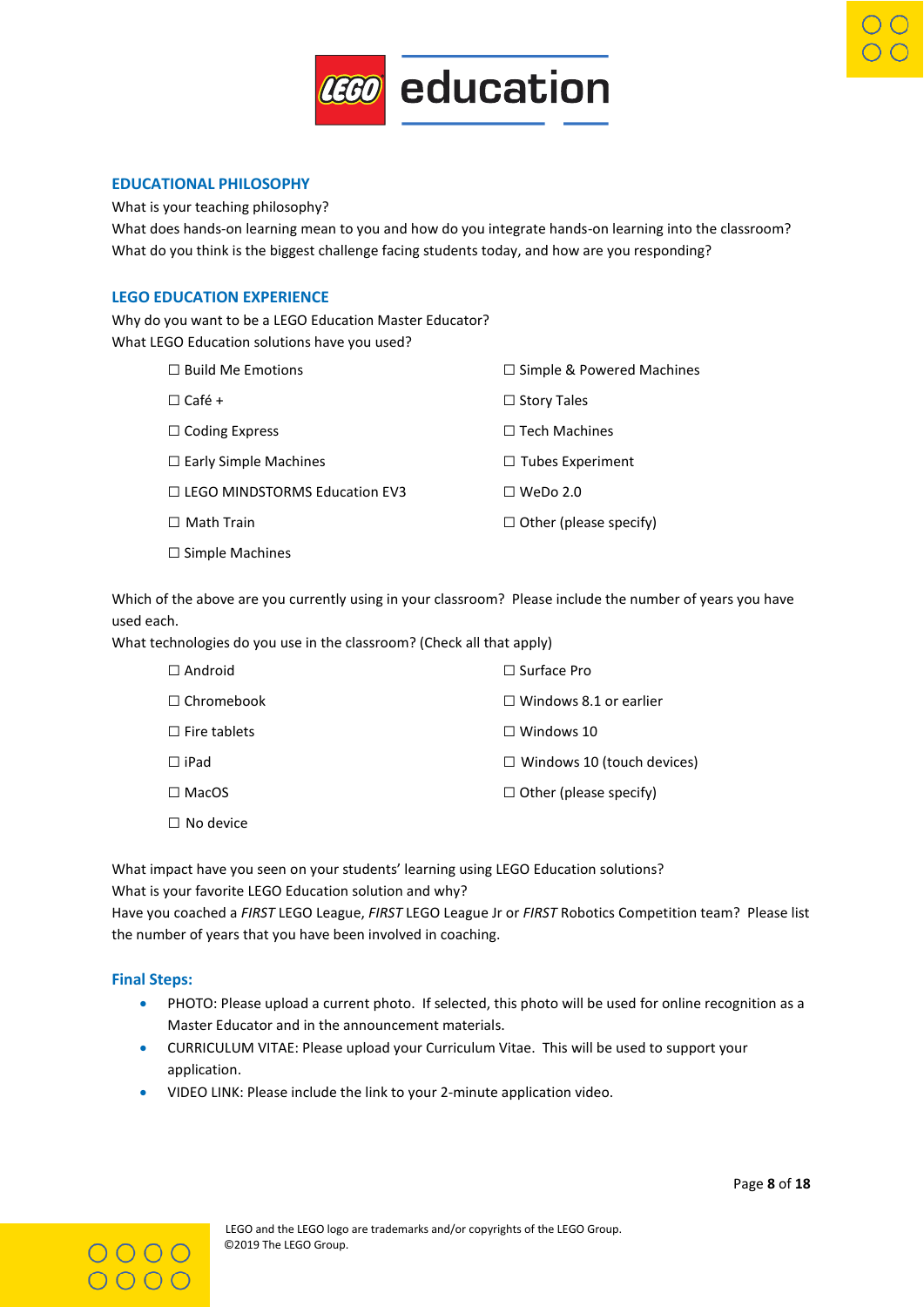

# <span id="page-8-0"></span>**Master Educator Participation Agreement and Guidelines**

# **LEGO® Education US Master Educator Participation Agreement**

This Participation Agreement made and entered into by and between the Parties effective as of this \_\_\_\_\_\_\_\_ day of \_\_\_\_\_\_\_\_, 201\_.

Parties. The Parties are LEGO® Brand Retail, Inc. D/B/A LEGO Education North America ("LEGO Education") and \_\_\_\_\_\_\_\_\_\_\_\_ (the "Educator").

Educator Acknowledgements. In connection with the Educator's participation in the LEGO Education Master Educator Program, the Educator acknowledges and agrees that:

- 1. his or her participation in the LEGO Education Master Educator Program might be subject to successful completion of criminal and child abuse/neglect background checks.
- 2. his or her employment with his or her school district was conditioned upon a successful completion of a criminal and child abuse/neglect background check.
- 3. his or her participation in the LEGO Education Master Educator Program will be as an independent contractor as stated for tax purposes.
- 4. he or she maintains current educator certification in good standing in his or her local jurisdiction.
- 5. he or she is not an employee of LEGO or LEGO Education, and he or she will not present, introduce or otherwise hold himself or herself out as an employee of LEGO or LEGO Education.
- 6. he or she is not entitled to future employment with LEGO or LEGO Education.
- 7. he or she must maintain a clear delineation between his or her teaching role and participation in the LEGO Education Master Educator Program.
- 8. he or she will obtain any and all authorizations as may be required by his or her school district when participation in the LEGO Education Master Educator Program intersects in any way with his or her teaching role.
- 9. it is his or her sole responsibility to ensure that his or her participation in the LEGO Education Master Educator Program does not conflict with the policies and procedures of his or her school district, including but not limited to policies and procedures relating to student confidentiality, participation in research, purchasing, gifts, and conflicts of interest. Page **9** of **18**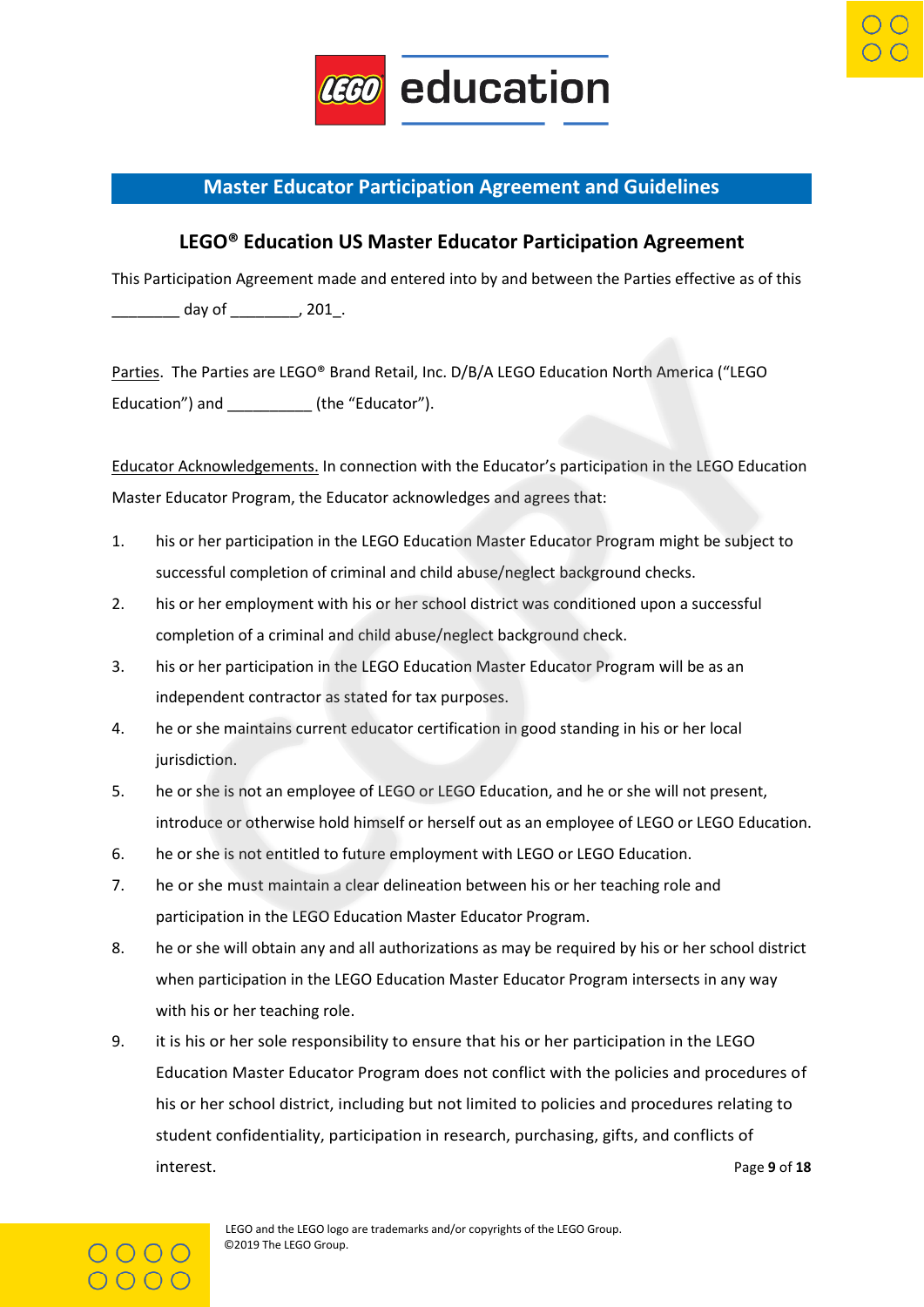

- 10. he or she is not designated as an individual with purchasing or procurement authority for his or her school or school district, as defined by his or her applicable school district policies.
- 11. he or she gives LEGO Education permission to collect and process his or her private information, such as email, phone number and any other information required for the application process, program launch and Master Educator's participation in the program. He or she also gives LEGO Education permission to circulate email, name, phone number and place of work to other program participants to fulfill Master Educator's program requirements.
- 12. he or she will act in accordance with the mission of the LEGO Education Master Educator Program, which is to ensure that every student succeeds through hands-on learning experiences by: a) embodying LEGO Education's mission and values; b) acting as volunteer ambassadors for LEGO Education; and c) voluntarily supporting the LEGO Education team by providing feedback, insight and participating in Master Educator activities. Accordingly, the Educator will:

A) participate in at least three of four (3 of 4) quarterly online sessions with the LEGO Education team to share relevant experiences, provide feedback, and connect with other Master Educators:

B) be an active participant/contributor to the LEGO Education Master Educator Program's private online group, by posting in the group at least once per quarter; and ) participate in at least one (1) activity per quarter, which may include one or more of the following:

- 1) Raise awareness of LEGO Education in his/her networks;
- 2) Share LEGO Education news and activities on his/her social channels;
- 3) Serve as volunteer representatives of LEGO Education at select LEGO Education events as may be requested;
- 4) Provide feedback to LEGO Education's curriculum, product development and/or research teams as willing; or
- 5) Share experiences and opinions relating to LEGO Education products and solutions, including but not limited to in webinars, and/or social media chats, hosted by LEGO Education.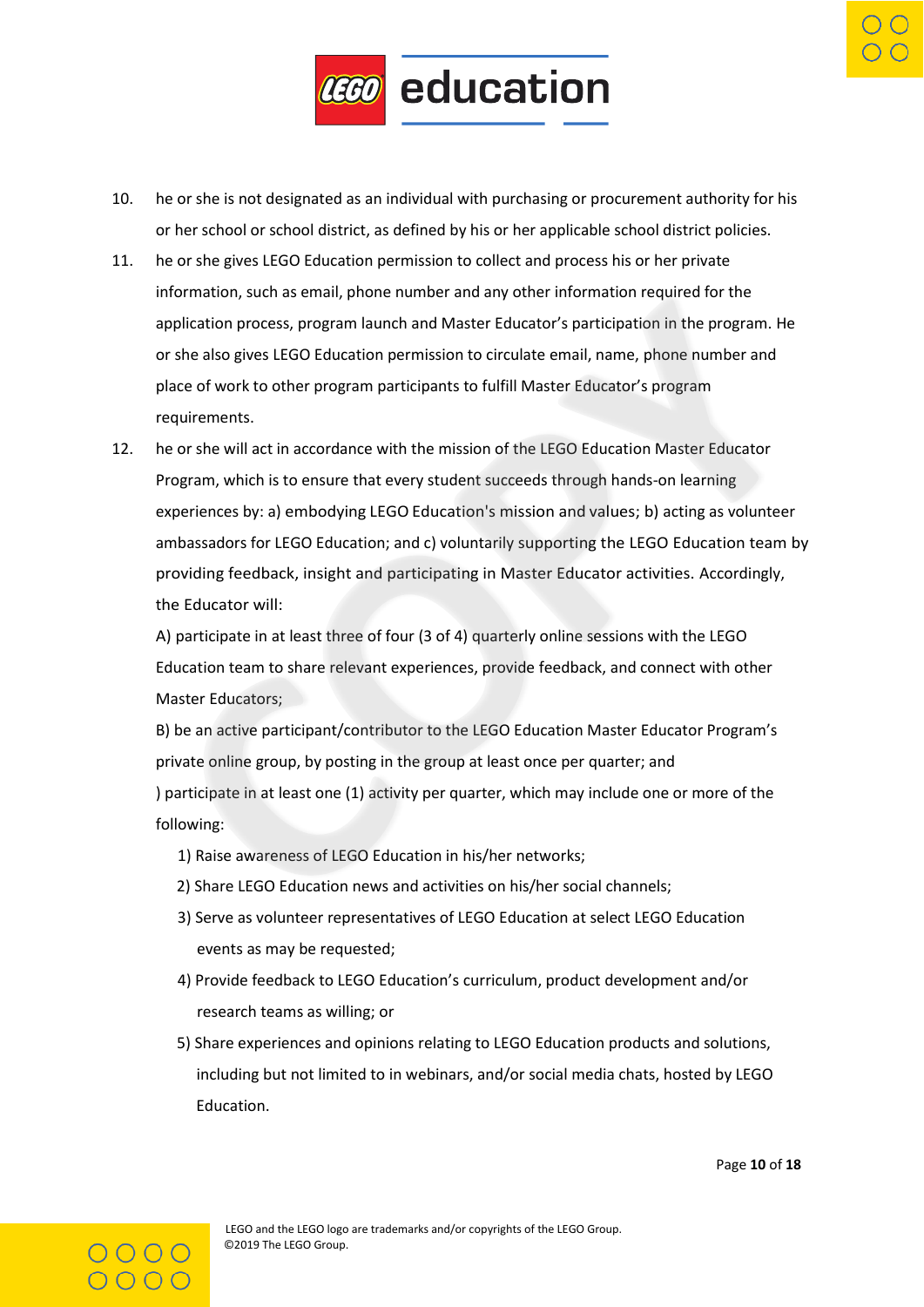

- 13. through participation in the LEGO Education Master Educator Program, the Educator may have access to confidential or sensitive information, materials or documents of LEGO Education (including but not limited to product and curriculum design) ("**Proprietary Information**"), which shall be confidential. LEGO Education shall have sole authority and control over all aspects of its Proprietary Information, and the Educator agrees to and does hereby assign to LEGO Education any rights he or she may have or acquire in such Proprietary Information. At all times, both during the term of this Participation Agreement and after its termination or expiration, the Educator agrees to not acquire any Proprietary Information by improper means, to keep in confidence and trust all Proprietary Information which it may acquire, and to not disclose such Proprietary Information at any time, either orally or in writing or otherwise, in any manner, directly or indirectly, to any person or firm, without LEGO Education's prior written consent. The Master Educator shall use Proprietary Information only to serve the best interests of LEGO Education as contemplated in this Agreement and for no other purpose.
- 14. in the event the Educator's participation in the LEGO Education Master Educator Program results in certain work product and deliverables (together, the "Work Product"), such Work Product shall be original work of the Educator capable of being owned by LEGO Education as contemplated herein. The Educator acknowledges and agrees that title to the Work Product shall vest at all times in LEGO Education, and Educator shall have no ownership rights therein. The Work Product shall be deemed a "work for hire" pursuant to the copyright laws of the United States; provided that in the event (and to the extent) the Work Product (or any portion thereof), is deemed not to be a work for hire for any reason, the Educator agrees to and does hereby assign to LEGO Education all right, title and interest in the Work Product. The Educator hereby agrees to execute any and all documents necessary to effectuate such assignment herein.
- 15. he or she will conduct himself or herself in a professional manner, and in accordance with LEGO Education Master Educator Guidelines, which are incorporated herein, throughout his or her participation in the LEGO Education Master Educator Program.
- 16. LEGO Education may use photographs and/or other media to feature his or her activity or achievement as a Master Educator.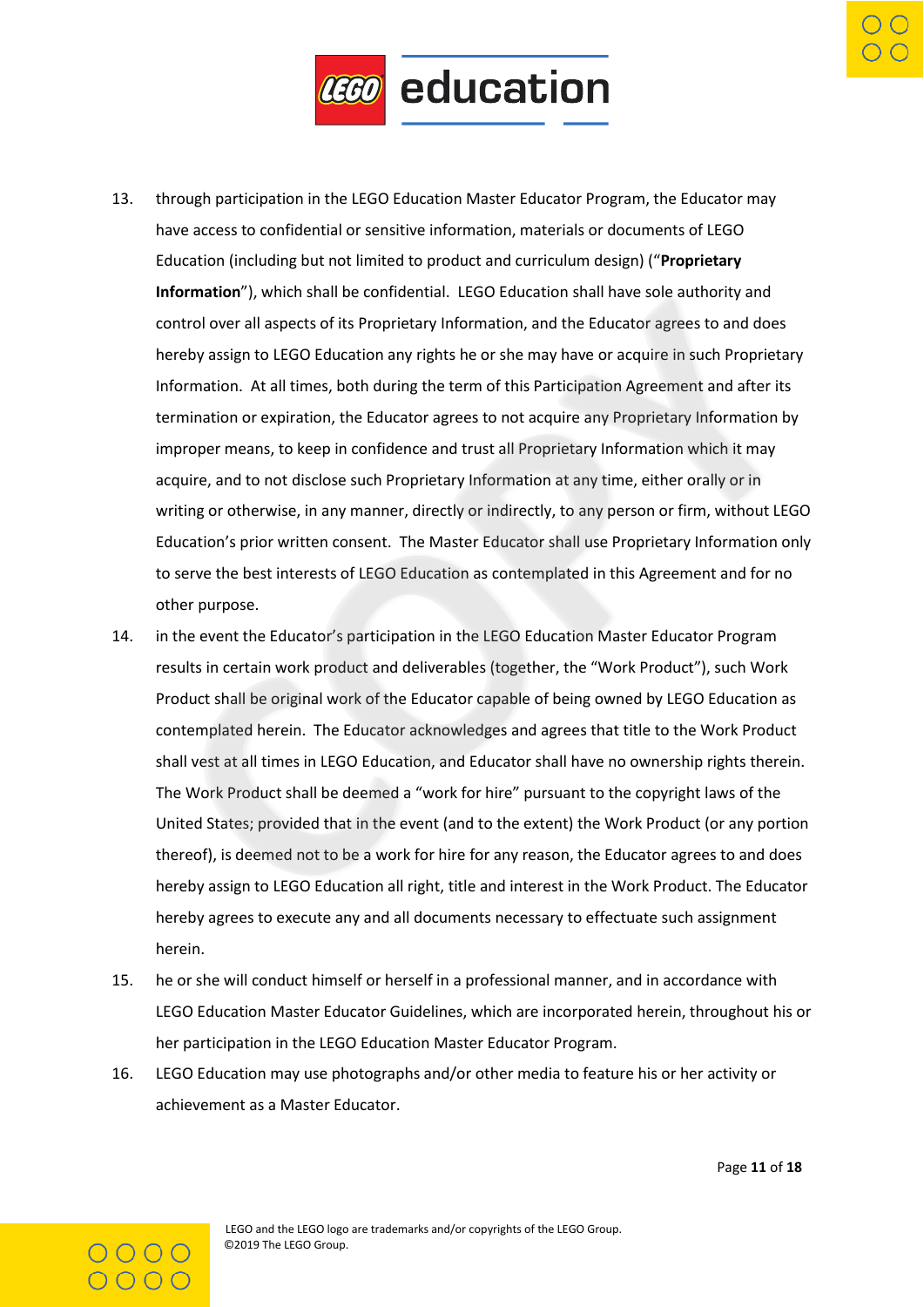

- 17. he or she will communicate with designated LEGO personnel to provide updated information or changes that would impact ongoing participation in the LEGO Education Master Educator Program, including but not limited to, withdrawal from LEGO Education Master Educator status, changes in name, address, email address, social media handles, and educator status.
- 18. he or she will be required to participate in any orientation or training regarding LEGO Education guidelines, policies and procedures that LEGO Education determines appropriate to the Educator's participation in the LEGO Education Master Educator Program. The Educator agrees to comply with this Agreement, and applicable policies, procedures, rules, and regulations of LEGO Education, including but not limited to those outlined herein, and agrees to abide by all applicable laws and regulations in connection with the Educator's voluntary participation in the LEGO Education Master Educator Program, including but not limited to, the applicable policies and procedures of his or her school district. The Educator will provide to LEGO Education any documents or information requested in connection with the Educator's compliance with his or her obligations under this Agreement. Subject to applicable laws, LEGO Education will keep confidential any documents or information so provided that is of a confidential nature.

LEGO Education Master Educator Program Benefits: LEGO Education will support Master Educators through program participation benefits, which may include:

- LEGO Education Master Educator Welcome Package
- Insider news of special offers and events
- Access to other educators in the program
- Invitations to relevant LEGO Education Events & Gatherings
- Online recognition as a LEGO Education Master Educator

LEGO Education follows strict guidelines on what it can or will provide to public employees. Specifically, an Educator may not receive from LEGO Education any LEGO products, or other items costing more than \$20.00. In addition, during any calendar year, the total amount of all such items provided to an Educator may not exceed \$50.00.

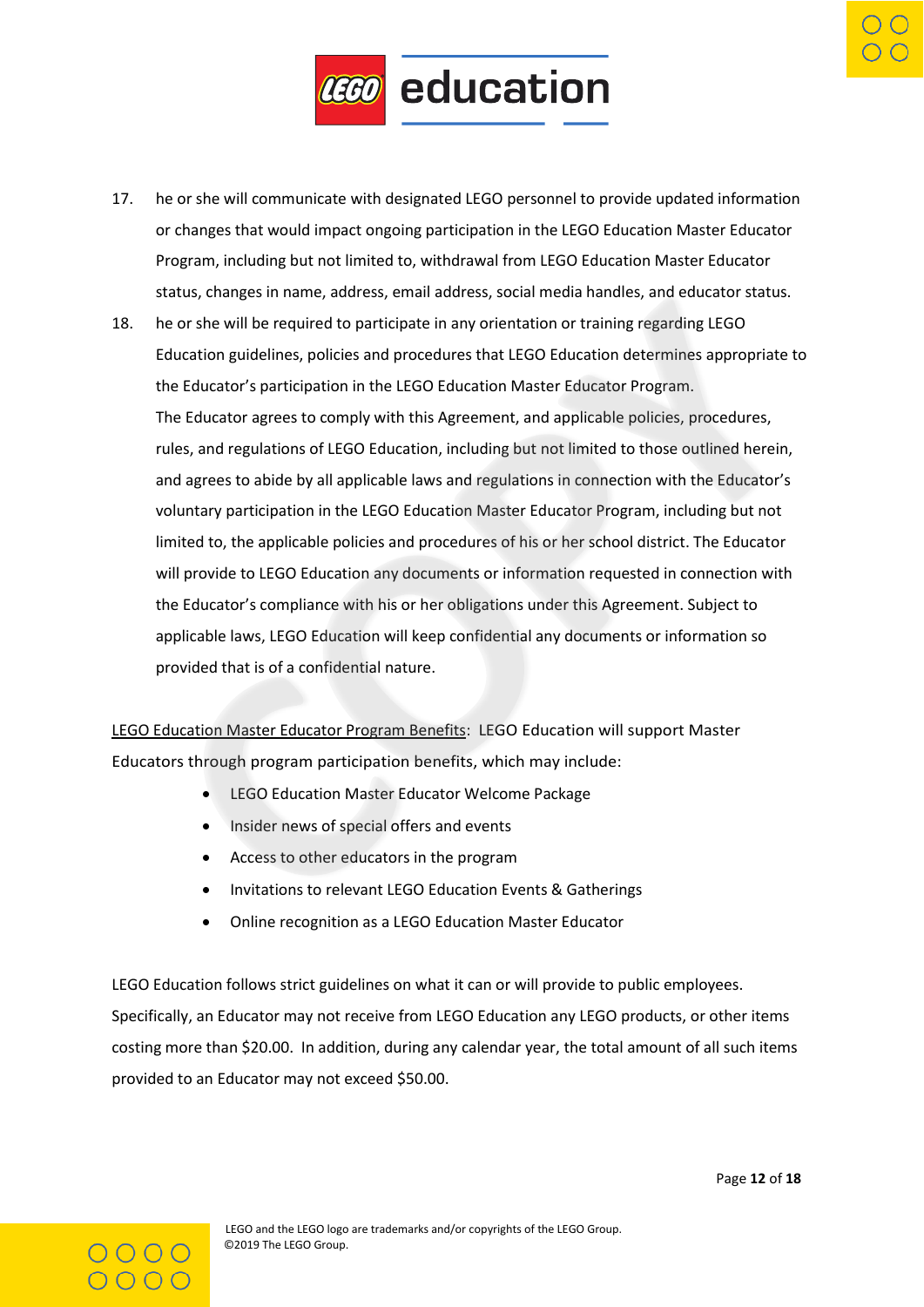

Master Educator Status. By entering into this Agreement, LEGO Education and the Educator do not intend that the Educator is an employee of LEGO or LEGO Education for any purpose, and the Educator shall not be entitled to any employee benefits, workers' compensation, unemployment compensation, disability benefits, or other rights normally afforded to an employee of LEGO or LEGO Education.

Compensation. The Educator acknowledges and agrees that the Educator's participation in the LEGO Education Master Educator Program is voluntary, as an independent contractor for tax purposes, and that no wages will be paid by LEGO Education to the Educator for his/her participation in the LEGO Education Master Educator Program. Notwithstanding the foregoing, when the Educator properly completes a LEGO Education Travel Letter and attends LEGO Education-approved and LEGO Education-managed events, LEGO Education shall reimburse the Educator for the reasonable costs of travel, accommodations and meals during such attendance. The Educator may also receive select LEGO products in exchange for his or her participation in the LEGO Education Master Educator Program. The Educator acknowledges and agrees that he or she will not receive from LEGO Education any LEGO products, or other items costing more than \$20.00, and that during any calendar year, the total amount of all such items provided to the Educator may not exceed \$50.00. The Educator acknowledges and agrees that prior to accepting any incentives, gifts or other products/items from LEGO Education, he or she will confirm that acceptance of such gifts are permitted by such policies from their school and school district. The taxable consequences of such reimbursements and such products shall be the sole responsibility of the Educator, who is advised to consult his or her tax advisors.

Non-Discrimination. LEGO Education and the Educator agree that in the performance of this Participation Agreement, there will be no discrimination against or harassment of Educators, LEGO personnel, or other persons on the basis of race, color, sex, religion, creed, age, national origin, gender identity or expression, sexual orientation, disability, or other status protected by applicable state or federal law.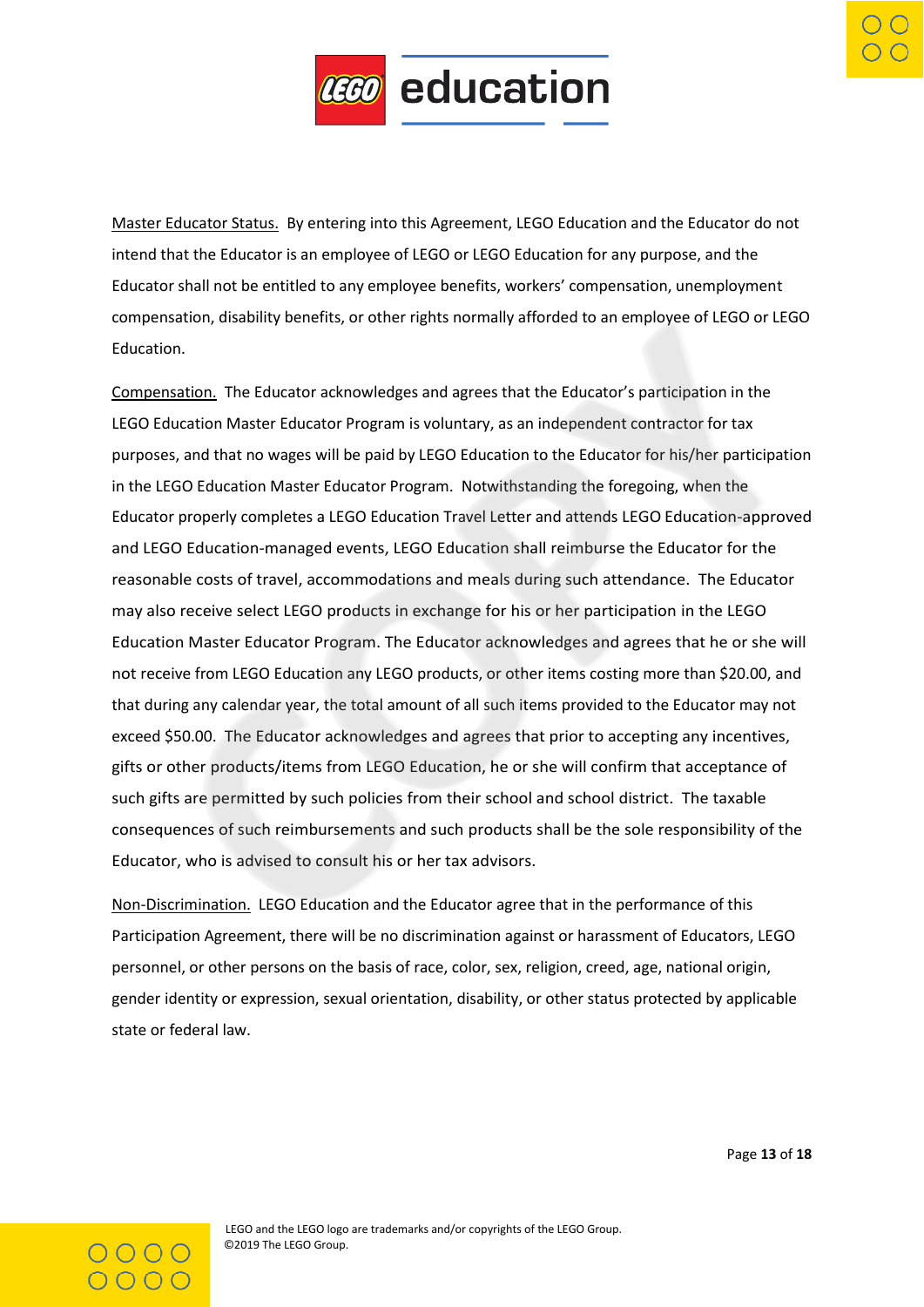

Termination. The Educator may withdraw from the LEGO Education Master Educator Program at any time. The Educator acknowledges that LEGO may remove the Educator from participation in the LEGO Education Master Educator Program at any time and for any reason, including but not limited to failure to (a) comply with applicable LEGO Education policies, procedures, guidelines and applicable laws, or to act consistent with LEGO's values or guidelines, (b) lapse, termination or revocation of current educator certification, or (c) conduct determined to be detrimental to LEGO Education's operations or otherwise unsatisfactory as deemed by LEGO Education.

Jurisdiction and Venue. This Agreement shall be governed by the laws of the State of New York, and any legal action concerning the provisions hereof shall be brought in the state or federal courts of New York.

Term. This agreement will be in effect from the date that it is signed through 6/1/2020.

LIABILITY. EDUCATOR ACKNOWLEDGES THAT HE OR SHE PARTICIPATES IN THE MASTER EDUCATOR PROGRAM ENTIRELY AT HIS OR HER OWN RISK AND THAT, TO THE EXTENT PERMITTED BY LAW, LEGO EDUCATION, AND ITS OFFICERS, DIRECTORS, EMPLOYEES, AGENTS, AFFILIATES, SUCCESSORS, AND ASSIGNS WILL NOT BE RESPONSIBLE OR LIABLE FOR ANY HARM OR LOSS OF ANY NATURE SUFFERED IN PERFORMING ACTIVITIES UNDER OR IN CONNECTION WITH THE MASTER EDUCATOR PROGRAM THAT (1) THE EDUCATOR MAY SUFFER OR (2) THAT EDUCATOR CAUSES TO ANY THIRD PARTY.

Indemnification. The Educator shall defend, indemnify, and hold harmless LEGO Education against any and all losses, damages, liabilities, deficiencies, claims, actions, judgments, settlements, interest, awards, penalties, fines, costs, or expenses of whatever kind, including reasonable attorney fees, fees and the costs of enforcing any right to indemnification under this Agreement, and the cost of pursuing any insurance providers, arising out or resulting from any claim of a third party related directly or indirectly to any acts or omissions of Educator.

Entire Agreement. This Agreement constitutes the entire agreement between the Educator and LEGO Education and supersedes any previous contracts, understandings, or agreements of the parties, whether oral or written, concerning the subject matter of this Agreement.

Page **14** of **18**

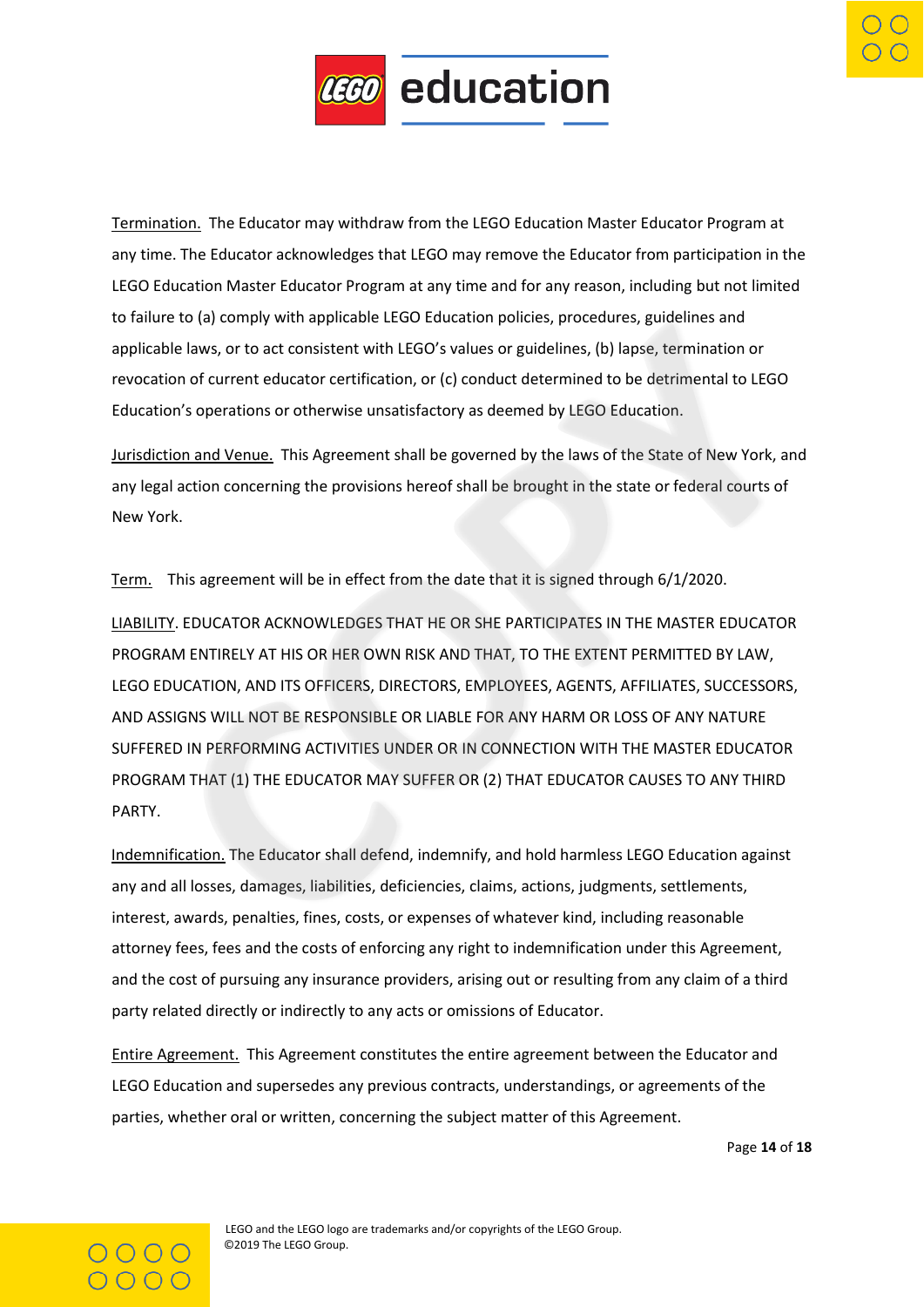

Severability. In the event that any provision of this Participation Agreement is held unenforceable for any reason, the remaining provisions of this Participation Agreement shall remain in full force and effect.

#### **EDUCATOR**

| Date                  | Signature                              |
|-----------------------|----------------------------------------|
|                       | Print Name                             |
| <b>LEGO EDUCATION</b> |                                        |
| Date                  | Signature of Authorized Representative |
|                       | Print Name                             |
|                       |                                        |

Title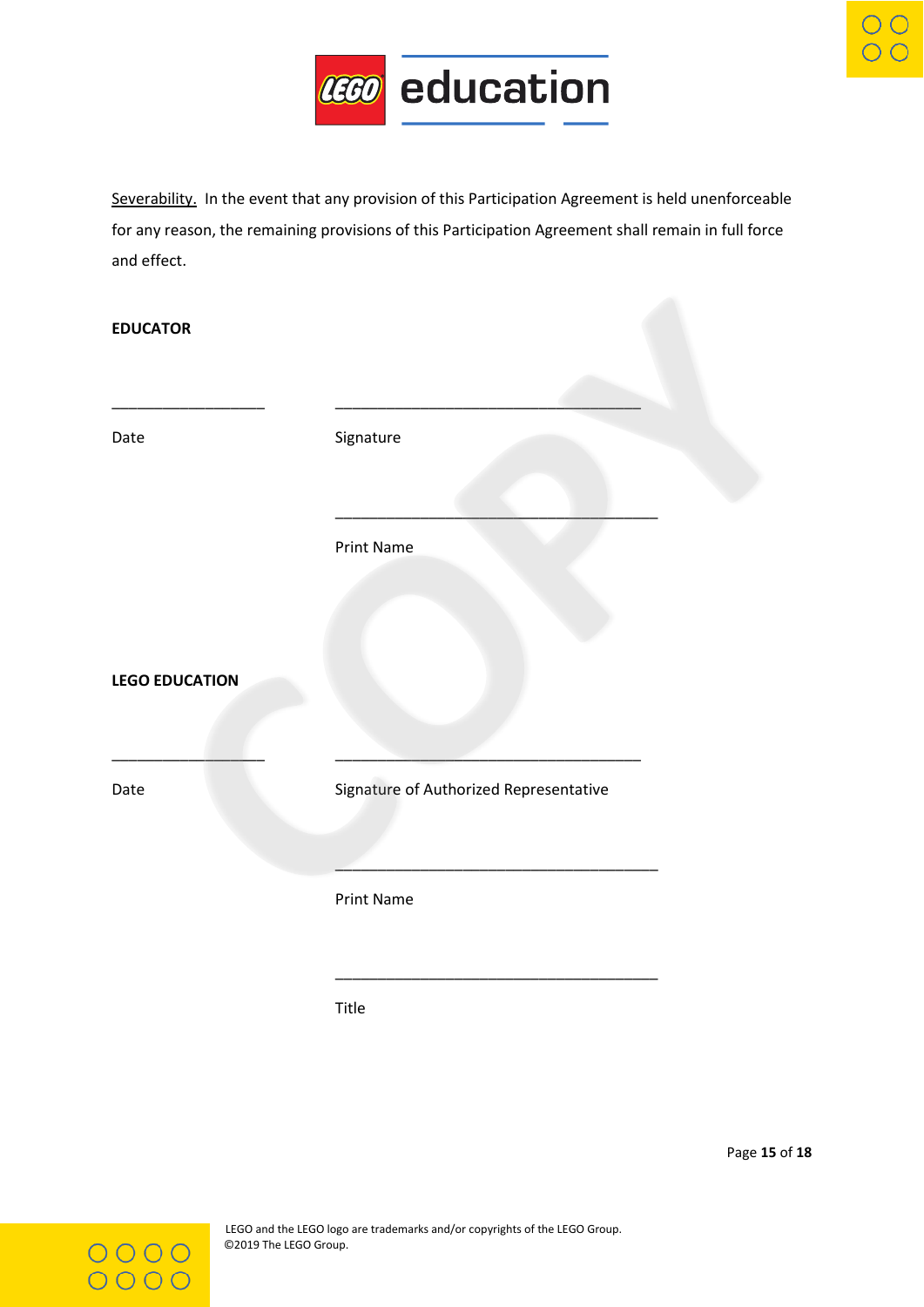

# **LEGO® Education US Master Educator Guidelines**

- 1. LEGO® Education Master Educators ("Master Educators") are not employees of LEGO and/or LEGO Education. A Master Educator will not present, introduce or otherwise hold himself or herself out as an employee of LEGO or LEGO Education.
- 2. The purpose and role of Master Educators is to share their own personal experiences of using LEGO Education solutions in their classrooms. It is not to act on behalf of or represent LEGO Education, or to provide training or other services, or to market LEGO Education solutions.
- 3. Master Educators must maintain active teaching certification to be eligible for participation in the LEGO Education Master Educator Program.
- 4. Master Educators might be subject to a criminal and child abuse/neglect background check in order to participate in the LEGO Education Master Educator Program and must have been subject to a criminal and child abuse/neglect background check as a condition of employment with the Master Educator's school district.
- 5. Master Educators designated as individuals with purchasing authority in their school or school district are not eligible to participate in the LEGO Education Master Educator Program.
- 6. Master Educators may not serve in a dual role of LEGO Education trainer and/or contractor and as a LEGO Education Master Educator.
- 7. Master Educators may leave the LEGO Education Master Educator Program at any time. LEGO Education may terminate a Master Educator's participation in the program at any time. At the end of each year, participants will be asked to reflect on their involvement and if they would like to remain active in the program. Master Educators will be asked to sign a new agreement each calendar year.

### **Relationship with School District**

8. Master Educators must review their pertinent employment contracts, collective bargaining agreements and school policies to ensure their participation in the program does not conflict with their obligations as a teacher.

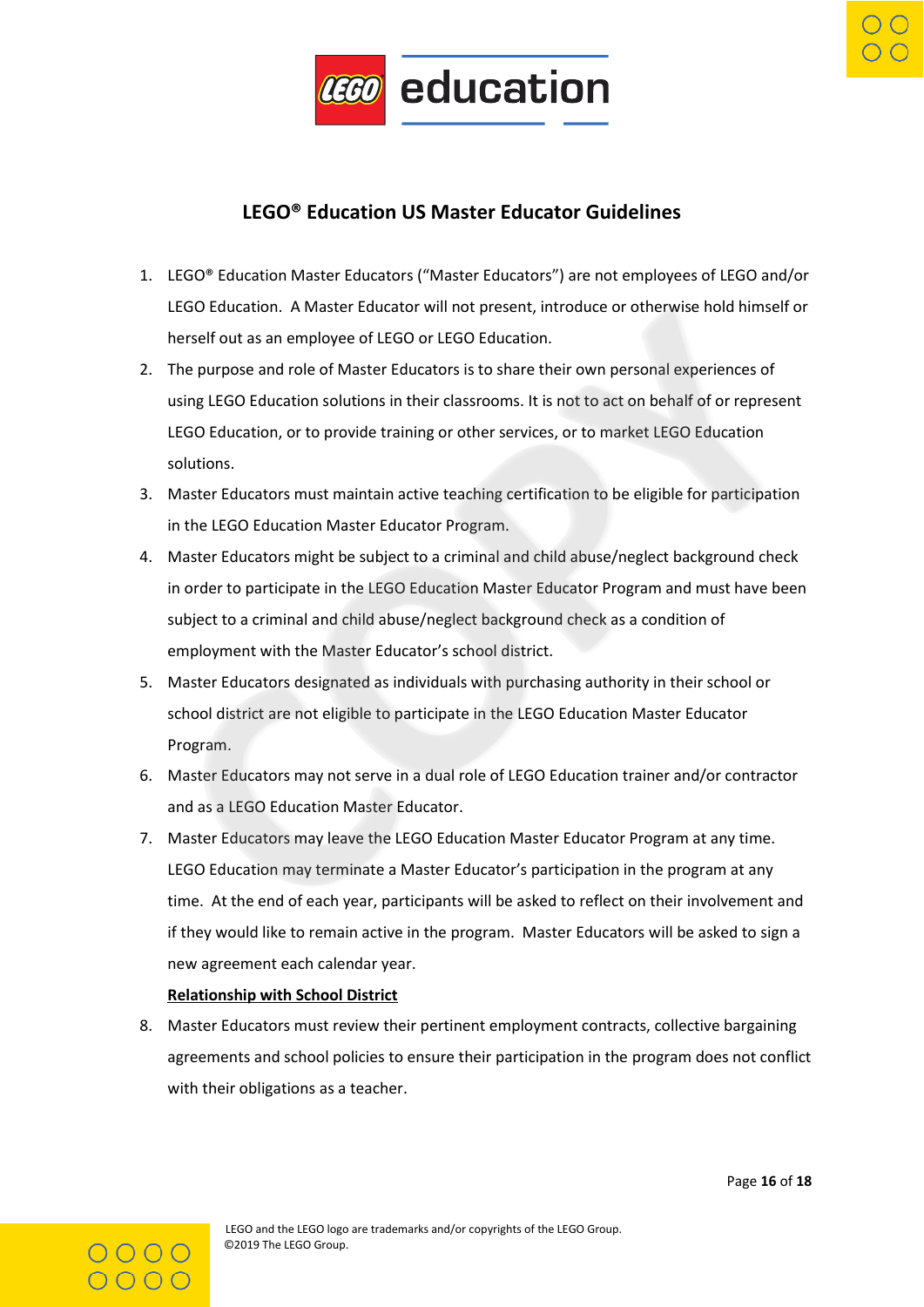

- 9. Master Educators should consult with their Superintendent of Schools and Building Principal to determine whether LEGO Education Master Educator Program activities constitute professional development in accordance with procedures established by their specific states and/or school districts. If such activities are approved by the School District for professional development credit, LEGO Education may provide a letter to the District acknowledging the teacher's participation in such activities.
- 10. Master Educators are responsible for obtaining any and all necessary authorizations as may be required by his or her school district when participation in the LEGO Education Master Educator Program intersects in any way with his or her teaching role.
- 11. Master Educators may not use their school district's network or social media accounts to promote the LEGO Education Master Educator Program, or LEGO Education in general, without specific written permission to do so from the school district's Superintendent of Schools and building principal.
- 12. Master Educators may not promote the LEGO Education Master Educator Program while simultaneously promoting his or her school/school district without specific written consent to do so from his or her Superintendent of Schools and building principal.
- 13. Master Educators may not disclose personally identifiable student information during their participation in the LEGO Education Master Educator Program, except as may be permitted and authorized by applicable school district policies and state and federal laws. Master Educators will obtain necessary authorizations from parents/guardians when students are involved in LEGO Education Master Educator Program activities.

#### **Conflicts of interest**

- 14. Master Educators may not use his or her role as a Master Educator for personal financial gain.
- 15. With limited exceptions, such as LEGO Education Master Educator Program incentives and reimbursements for LEGO Education-sponsored and approved expenditures, Master Educators may not accept or receive, directly or indirectly, any money or gift of value, or any promise or contract for future reward or compensation as a result of his or her participation in the LEGO Education Master Educator program. The Educator acknowledges and agrees that he or she will not receive from LEGO Education any LEGO products, or other items costing more than \$20.00, and that during any calendar year, the total amount of all such items provided to the Educator may not exceed \$50.00. Page **17** of **18**